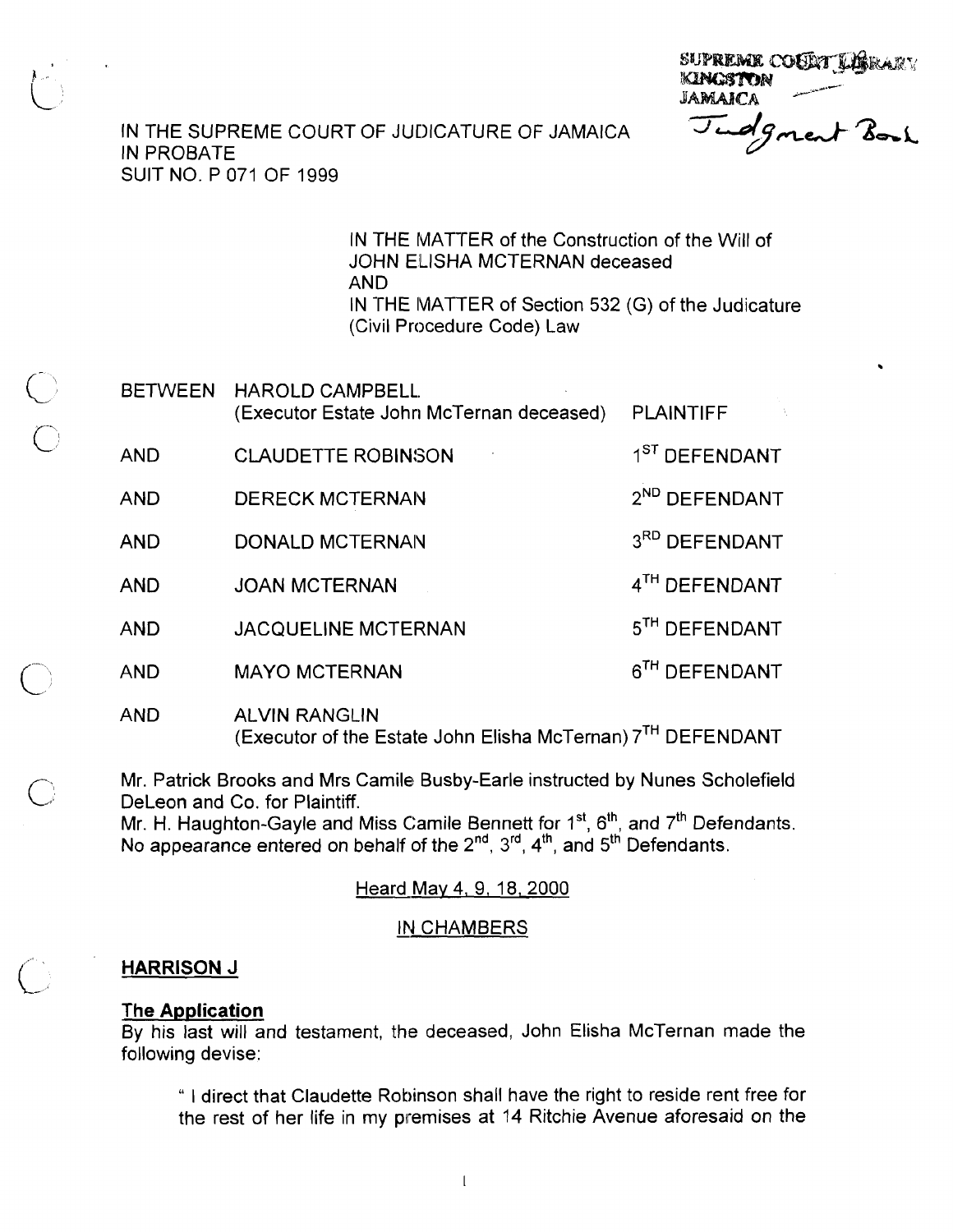understanding that she pays all outgoings on the premises. Should she wish to remove and rent the premises she must obtain the consent of my four children Derek McTernan, Donald McTernan, Joan McTernan and Jacqueline McTernan and should my said four children wish whenever they happen to visit Jamaica be permitted to stay at the premises without charge. SUBJECT to the above direction I GIVE DEVISE AND BEQUEATH all my estate of whatsoever nature whether real or personal as to fifteen percent thereof to my daughter MAY0 OPAL MCTERNAN and as to the remaining eighty-five percent to be divided equally among my four children Derek McTernan, Donald McTernan, Joan McTernan and Jacqueline McTernan."

The plaintiff, who is one of the Executors of the will, is uncertain as to the interest created in favour of Claudette Robinson and how the estate is to be distributed so, he seeks firstly, a determination of the true construction of the will and in particular whether:

(a) Clause 4 of the will devises to Claudette Robinson a life interest in respect of 14 Ritchie Avenue, Kingston 8, St. Andrew.

(b) If no life interest has been created what is the nature of the bequest to the said Claudette Robinson.

O Upon the sale by the executor of the said land what interest if any would the said Claudette Robinson have in the net proceeds of sale.

He also seeks:

2. An Order that the Executors to be directed to recover from Claudette Robinson the duplicate Certificate of Title registered at Volume 1025 Folio 487 of the Register Book of Titles and deliver same to Messrs Nunes Scholefield Deleon<br>and Co., Attorneys at Law.

> 3. An Order that the premises known as number 14 Ritchie Avenue, Kingston 8 in the Parish of Saint Andrew be sold by Public Auction or Private Treaty and that the Registrar of the Supreme Court be empowered to sign any Agreement for Sale, Instrument of Transfer or other such documents as are required to give effect to this Order should any of the Executors refuse so to do.

(extemdanced to the estate by the abovementioned<br>Harold Campbell be repaid to him with interest at the rate of twenty-two percent (22%) per annum.

> 5. An order that the remaining proceeds of sale be divided among the beneficiaries of the estate in accordance with the terms of the said will as well as the directions of this Honourable Court deems just.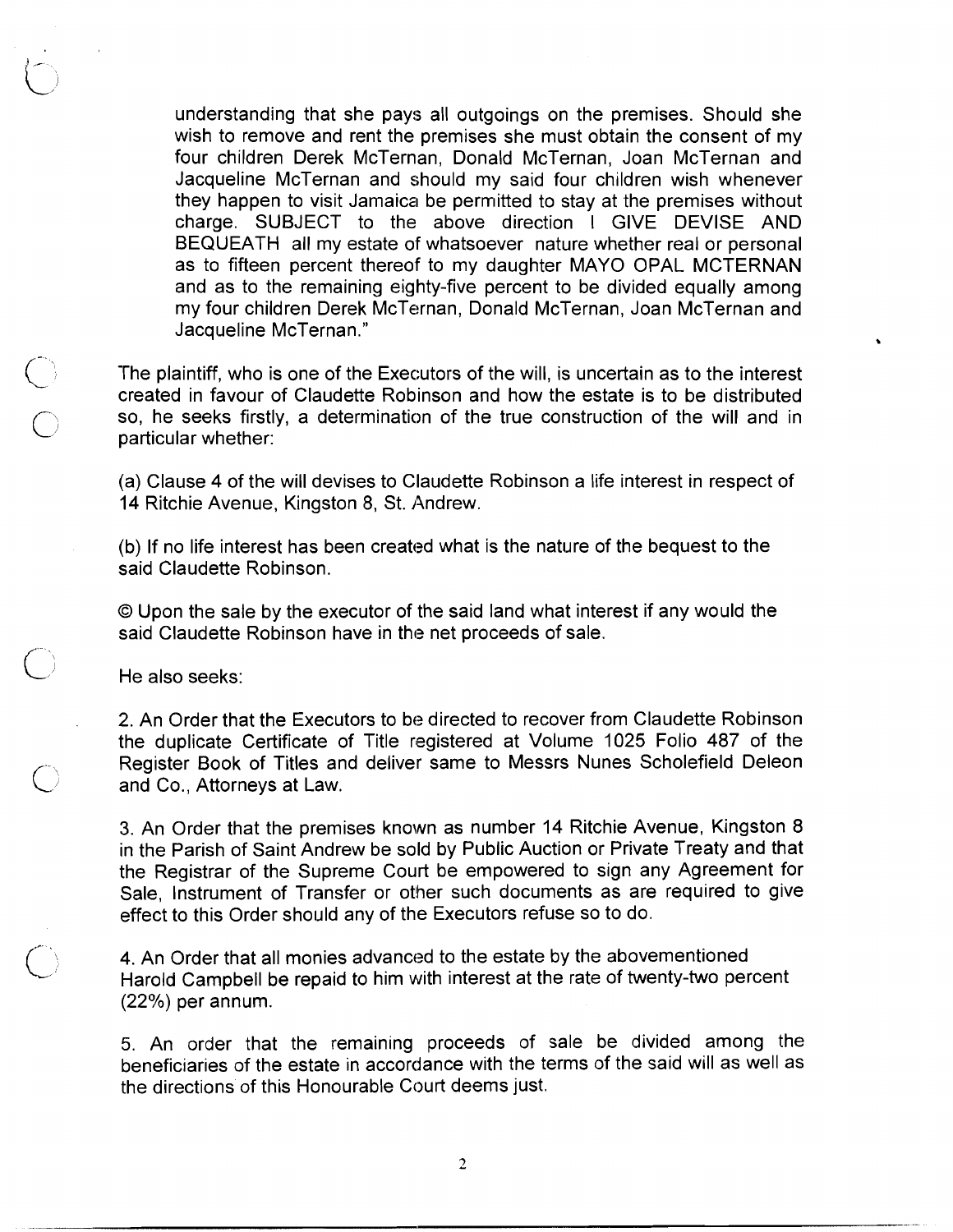6. An order that the payment of the costs of this application be made from the estate.

### **Summarv of the Affidavit Evidencg**

 $\sim$   $\frac{9}{2}$ 

Probate of the will was granted to the plaintiff on the 18<sup>th</sup> day of April 1997, with power reserved for the other named Executor, Alvin Ranglin, to come in and apply for a similar grant. The co-executor did apply for and secured grant of a double Probate on the 18<sup>th</sup> day of January, 1999. The records disclose that the Originating Summons seeking the abovementioned orders, was filed on the same date that Ranglin obtained the double grant of Probate. This is the reason therefore, why the application has been made by the plaintiff alone.

 $\bullet$ 

The Ritchie Avenue property is the only asset in the deceased's estate and the plaintiff deposes that the estate has no cash to defray testamentary expenses. Some of the expenses have been met by one of the beneficiaries, Jacqueline McTernan and himself and he has had to borrow monies in order to meet them. Interest is payable on the sums loaned.

On the  $16<sup>th</sup>$  day of July, 1998 the plaintiff filed a plaint in the Resident Magistrate's Court for the Corporate Area, in order to recover the duplicate certificate of title for the prernises '14 Ritchie Avenue, from Claudette Robinson. However, as a result of the grant of double Probate, the plaint against Claudette Robinson was adjourned sine die. He also deposed that as a result of the instructions from his co-executor to Robinson regarding the delivery up of the title to him, he felt obliged to apply to the Court for guidance regarding administration of the estate. The court was informed by Counsel for the defendants that the title was now in the possession of Ranglin.

The plaintiff said he had kept Claudette Robinson informed all along that he would make this application to the Court and although he had spoken to her about it, he had not sought the permission and consent of Robinson and the other beneficiaries to commence the proceedings.

Alvin Ranglin deposed inter alia, that he was advised by his Attorney at Law, on a number of issues which included the executors' commission, the value of the estate, and the proposed claim against the estate for Attorneys fees to be paid for the preparation of an Assent to devise and register the beneficiaries. He was further advised by his Attorney at Law that the proposed work was wholly unnecessary and that there was "great hurry to pile up costs" against the estate. He felt that having regards to the foregoing matters, it was prudent for him to be joined as a defendant in order to protect the estate and the deceased's children interests.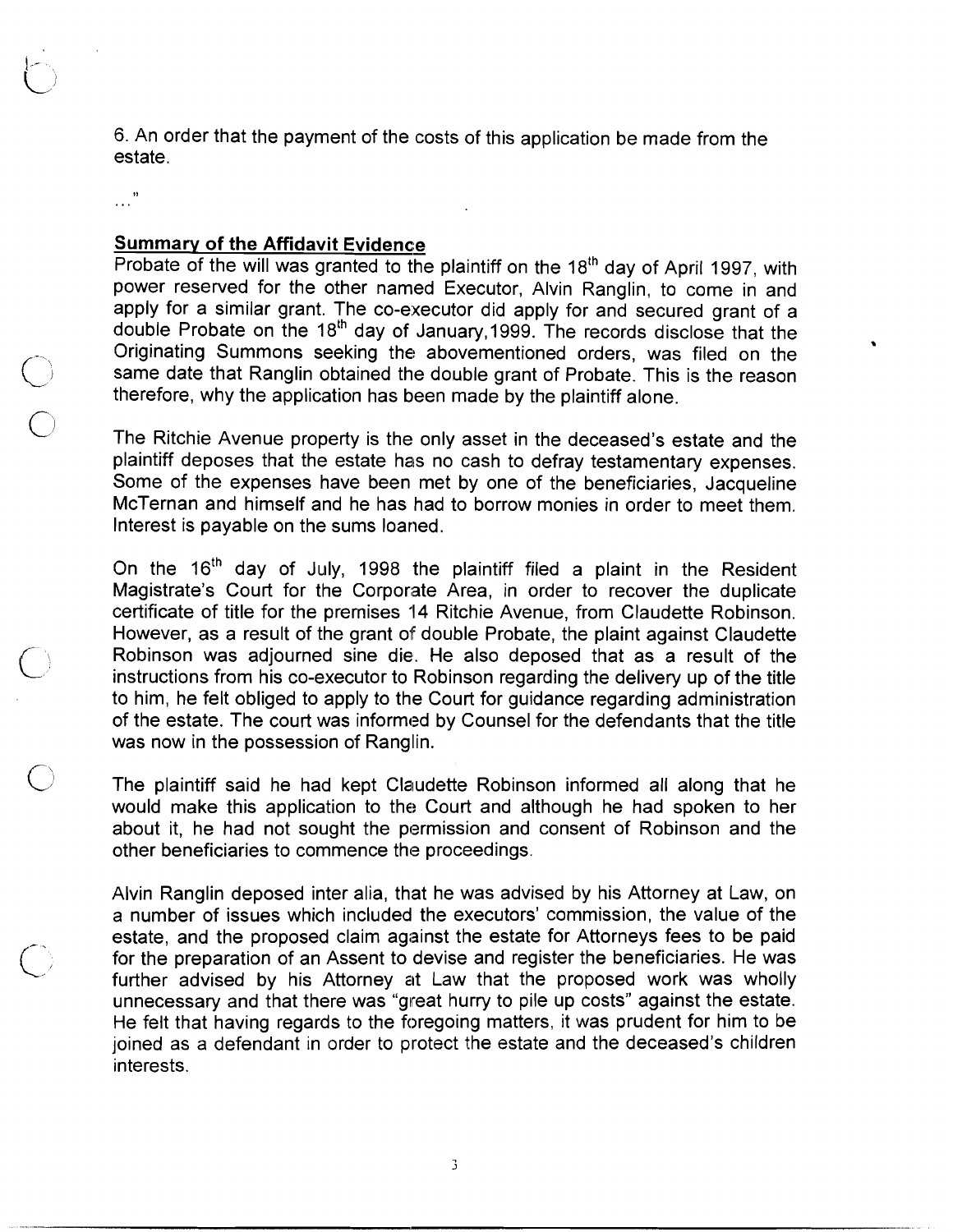## **Submissions**

 $\mathcal{F}$ 

Mrs. Busby-Earle submitted that the Court would have to decide whether the clause in the will created a life interest or a mere licence. She argued that at Common Law, a gift that requires personal residence on the premises merely gives a licence to occupy and did not confer a life interest. She referred to and relied upon the case of Mav v Mav (1881) 44 Law Times 412. During the course of her arguments however, she agreed that upon a proper construction of the will, Claudette Robinson would be a tenant for life for the purposes of the Settled Land Act (Jamaica). Accordingly, the testator would have created a settlement although he had expressed two conditions that is, if she wishes to remove and rent the premises she must obtain the consent of his four children and secondly, that should the said four children wish whenever they happen to visit Jamaica they are to be permitted to stay at the premises without charge.

 $\bullet$ 

 $\bigcirc$  She further submitted that the Court should have no difficulty with respect to paragraph 2 of the Summons (that is, recovering the Title for the property at Ritchie Avenue) since it has been brought to light that the executor Ranglin, now has the Title. He should therefore be ordered to deliver up same to the Registrar of the Supreme Court.

> In relation to paragraph 3 of the Summons Mr. Brooks submitted that there is no asset in the estate other than the real property and this has not been refuted. There were insufficient funds to defray the expenses of the estate, so this asset should be sold to cover the expenses.

In relation to paragraph 4 of the Summons that is, repayment of money with interest advanced by the plaintiff, Mr. Brooks submitted that the plaintiff stands in the position of a creditor of the estate and as such he is entitled to claim moneys advanced by him and to be repaid that money with interest. See the cases of Tait and Lyle v Greater London Council and Another (1981) 3 All E.R 716, Peter Williams and Ors v United General Ins. Co. SCCA 82/97 [30.11.98] and British Caribbean Ins. Co. Ltd v Perrier SCCA 114/94 [20.5.96].

> In relation to paragraph 5 of the Summons he argued that the Court should order that the property be sold and the proceeds of sale be divided amongst the beneficiaries or as the Court deems it just.

> Mr. Haughton-Gayle said on the other hand, that since Mrs. Busby-Earle conceded that Claudette Robinson is a life tenant under the Will, it would be quite un-necessary for him to address the court on this issue suffice it to say, that the cases of In re Boyer's Settled Estates (1916) 2 Ch 404, Binions and Another v Evans (1972) 2 All E.R 70, In re Baroness Llanover's Will, Berbert v Freshfield (1903) 2 Ch 16, In re Carne's Settled Estates (1899) 1 Ch. 324 and Bannister v Bannister (1948) 2 All E.R 133 support the creation of a life tenancy under the Will. He submitted that her interest should be registered by the Executors in order for her to properly execute her powers.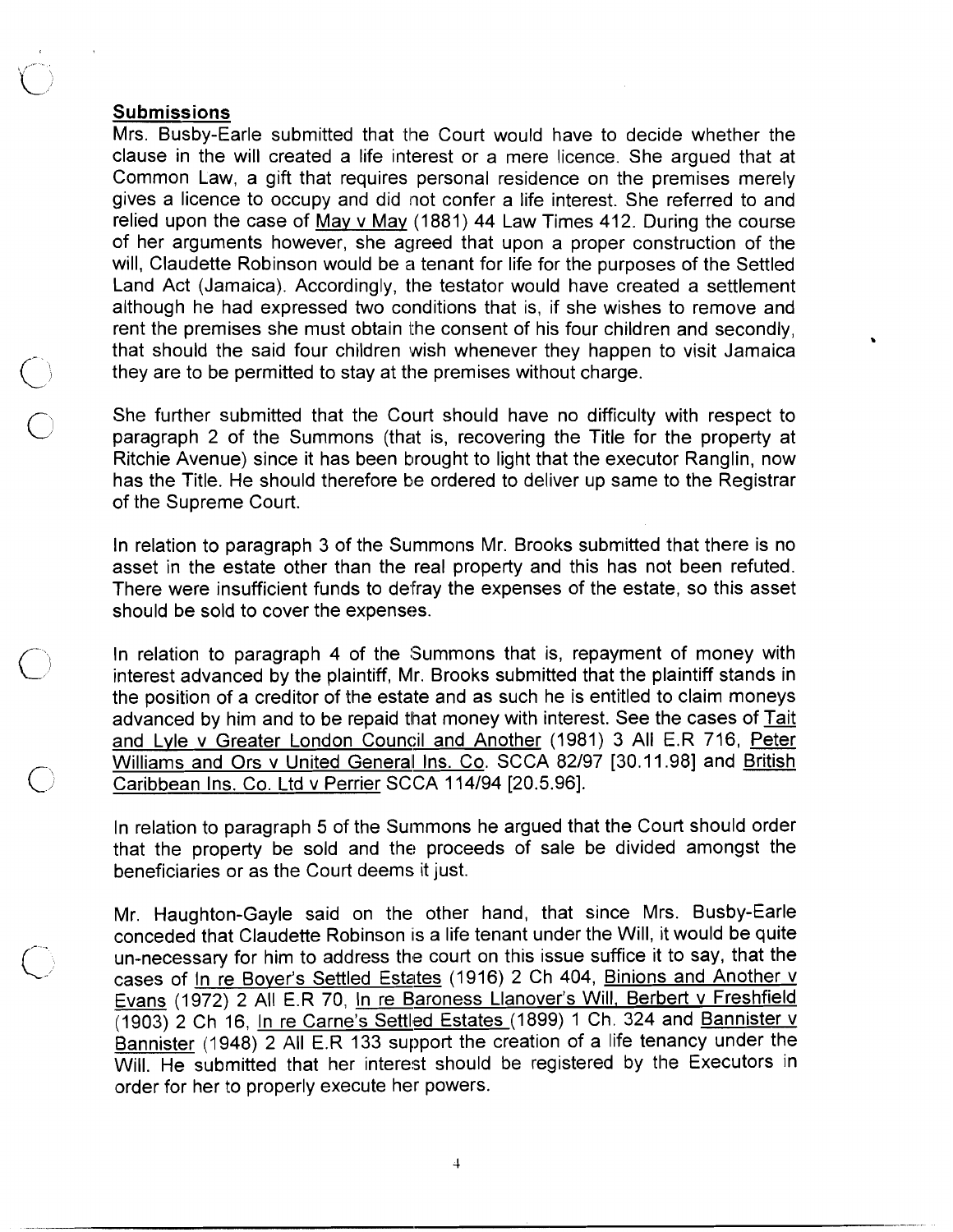He further submitted that the testator's will did not create a trust for sale and that the plaintiff has no power of sale. On the other hand, it was for the tenant for life to exercise the power of sale. Furthermore, he said that even if the trustees had a power of sale (which is denied) the tenant for life's power of sale is unfettered and the trustees "shall not sell" without her consent. He said her power to mortgage is also contained in section 21 of the Settled Land Act (Jamaica). He referred to the case of In re Clifford Scott v Scott (1902) 1 Ch. 87 pages 89 and 90. In respect of section 11 of the English Settled Land Act Buckley J said at page 90 "where money is required for the purpose of discharging an incumbrance on settled land or part thereof the tenant for life may raise the money so required". (Section 11 is identical to the section 21 of the Jamaican Act). He further submitted that even if there was any present basis for selling the property (which is denied) the remaining proceeds of sale would be capital money and expendable as required by sections 24(2) and 25 of the Settled Land  $\bigcirc$  mon<br> $\bigcirc$  Act.

Although the Summons sought am Order that the Executors be directed to recover from Claudette Robinson the certificate of title he had no objection to the executor Ranglin, handing over the Certificate of Title in respect of the property to the Registrar of the Supreme Court provided "that there be a direction to the Registrar not to part with or use the title without an order of the Court unless both executors consent in writing". recover from Claudette Robinson the certificate of title he had no objection to the executor Ranglin, handing over the Certificate of Title in respect of the property to the Registrar of the Supreme Court provided "that t

He advised the Court that the 1<sup>st</sup>, 6th and 7th defendants were not in opposition to the claim in paragraph 4 of the Summons.

awarded to the Plaintiff out of the estate only to the extent, if any, that he has succeeded on any issues adjudicated on in the Summons. He said that even if the plaintiff was a trustee for sale (which is denied) he would be under a duty to consult with the beneficiaries and so far as consistent with the general interest of the trust, to give effect to their wishes or the wishes of the majority according to the value of their combined interests. He further submitted that the evidence of the plaintiff in cross-examination disclosed that no such consultation took place with the beneficiaries. Further, a trustee who without the sanction of the Court commences or defends an action unsuccessfully does so at his own risk as regards the costs even if he acts on counsel's opinion. See In re Beddoe Downes v Cottan (1893) 1 Ch. 547 at 557. In these circumstances, he says that the plaintiff has disabled himself from obtaining an order for costs.

He submitted finally, that as far as the Court is concerned, since the plaintiff had filed the suit without first obtaining the leave of the Court and consent of the beneficiaries, the suit ought not to have been brought and it should be dismissed.

Mr. Brooks submitted in reply that Executors are always entitled to apply to the Supreme Court for a declaration under section 532 of the Judicature (Civil Procedure Code) Law if they are of the view that they need the guidance of the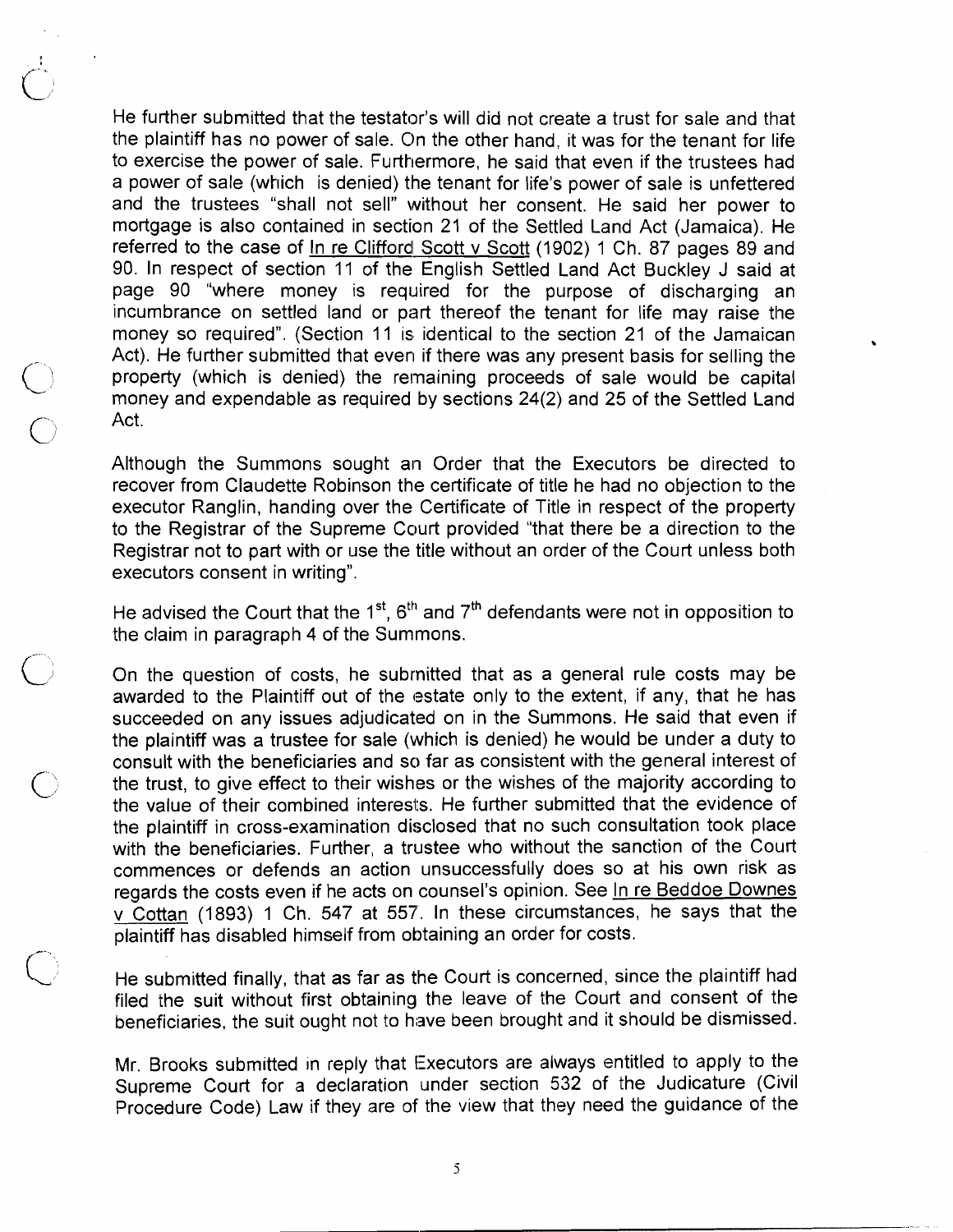Court unless all the beneficiaries being sui juris and between them absolutely entitled determine the matter by agreement. See Halsbury's Laws of England, 4<sup>th</sup> Edn. Volume 17 paragraph 1454. He submitted that the  $6<sup>th</sup>$  Defendant is a Minor, and would have been unable to give her consent. In the circumstances, it was therefore necessary for the Plaintiff to have sought the Court's assistance.

### **The Court's Findings and Conclusion**

 $\subset$ 

Let me say at the very outset that it is for the Court to consider the context in which the right to occupy was granted before determining the legal consequences as to whether it created a settlement under the Settled Land Act.

In Re Carne's Settled Estates [1899] 1 Ch. 324 by a settlement a mansion house and certain lands were vested in trustees upon trust in the first place to allow the plaintiff(a widow) to occupy the mansion house and lands free for as long as she might wish to continue to do so. INorth J held that such words constituted the plaintiff a life tenant within the meaning of the Settled Land Acts 1882 to 1890, even though it would have been contrary to the intention of the settlor that the mansion house and lands in the middle of the larger estate could be sold. The case is therefore authority for the proposition that a right to occupy rent free for as long as the occupant might wish to do so will constitute a tenant for life under the Settled land Act 1882-1890 (England) although not necessarily so under the Settled Land Act 1925 (England).

In Re Bover's Settled Estates [I91612 Ch. 404 by his will the testator devised his leasehold interest in a house called "The Grange" to his Trustees upon trust to permit his wife during her life to occupy it paying all rents etc and after her death the trustees were to hold the Grange upon trust to permit 'such one or more of my children who shall for the time being be unmarried, and shall desire to live in the Grange to occupy the Grange'. The case is also authority that in the context of a will which expressly creates certain trusts, the words 'right to occupy' will create a tenancy for life in the case of the wife or confer the powers of a tenant for life in the case of the children as persons beneficially entitled under a settlement to possession of the land.

I am constrained to accept the submissions of both Mrs. Busby-Earle and Mr. Haughton Gayle that the words used by the testator in the instant case, that is, " I direct that Claudette Robinson shall have the right to reside rent free for the rest of her life in my premises at 14 Ritchie Avenue aforesaid on the understanding that she pays all outgoings on the premises ..." would create a life tenancy under the Settled Land Act of Jamaica. I further hold that the conditions referred to in clause 4, that is " $\ldots$  Should she wish to remove and rent the premises she must obtain the consent of my four children Derek McTernan, Donald McTernan, Joan McTernan and Jacqueline McTerrian and should my said four children wish whenever they happen to visit Jamaica be permitted to stay at the premises without charge.. " are void pursuant to section 57(1) of the Settled Land Act which states: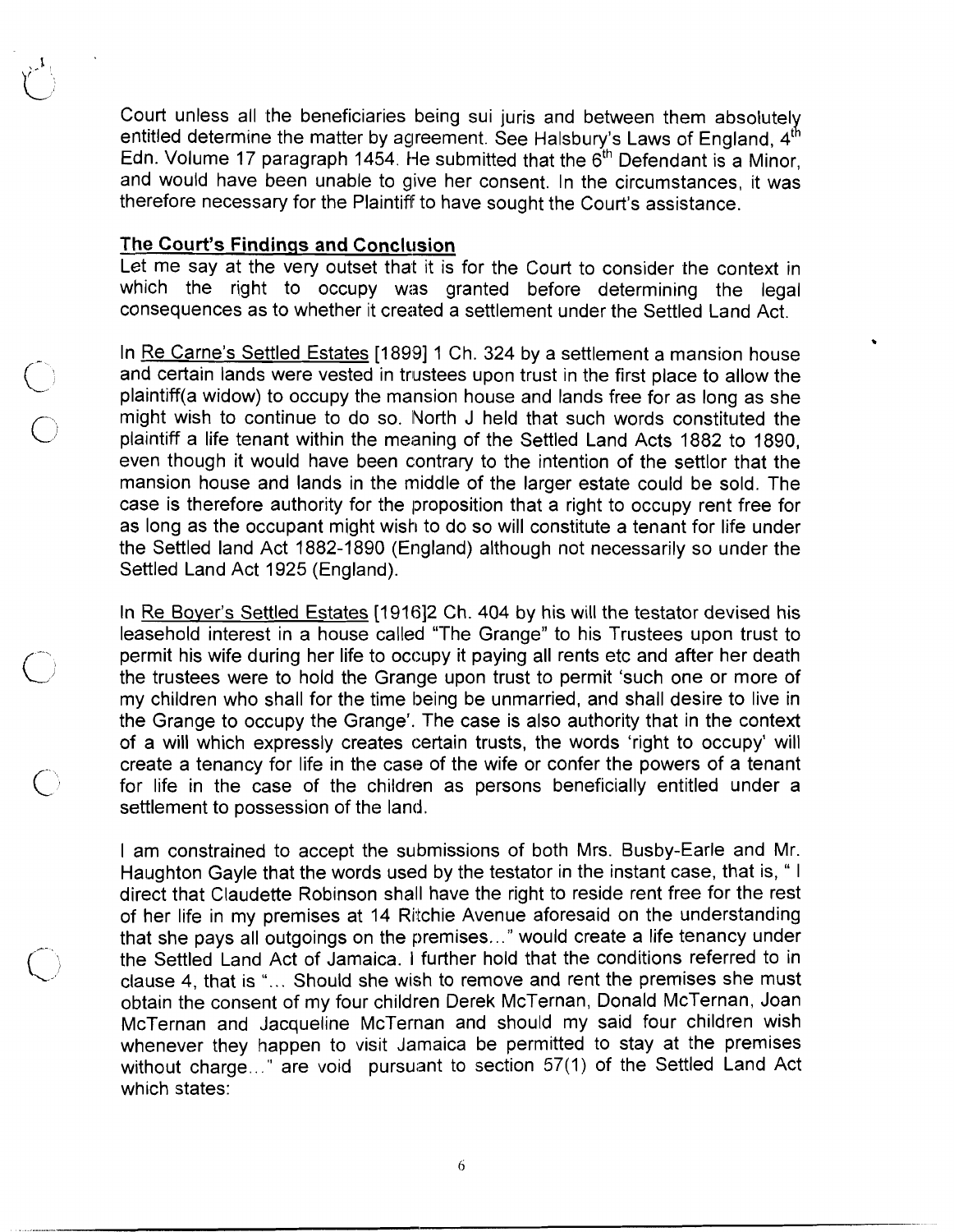"57. (1) If in a settlement, will, assurance, or other instrument executed or made before or after, or partly before and partly after the commencement of this Act a provision is inserted purporting or attemptinq, by way of direction, declaration, or otherwise, to forbid a tenant for life to exercise any power under this Act, or attemptinq, or tendinq, or intended, by a limitation, gift, or disposition of settled land, or by a limitation, gift, or disposition of other real or any personal property, or by the imposition of any condition, or by forfeiture, or in any other manner whatever, to prohibit or prevent him from exercising, or to induce him to abstain from exercising, or to put him into a position inconsistent with his exercising, any power under this Act, that provision, as far as it purports, or attempts, or tends, or is intended to have, or would or might have, the operation aforesaid, shall be deemed to be void". [Emphasis supplied]

C' Paragraph 10 of the Summons asks the question: " Upon the sale by the executor of the said land what interest if any would the said Claudette Robinson have in the proceeds of sale"? Paragraph 3 also seeks an order for the sale of the premises and for the necessary steps to be put in train where sale is concerned. In my view, both questions can properly be dealt with together.

> Donaldson et al v The Stamp Commissioner (1945) 4 JLR 259 (CA) is authority for the proposition that where the terms of a settlement are contained in a Will they are effective on the death of the testator and the property comprised in the settlement is settled property at that moment of time. It is my considered view therefore, and I do hold that it would be the tenant for life who holds the power of sale once a settlement is created. This power of sale may override and defeat the intentions of the settlor and under such a settlement, it is the tenant for life who would have the powers of sale of the property. The proceeds of such sale becomes capital funds under the Settled Land Act and is held upon trust for the remaindermen.

> Should Claudette Robinson exercise her power of sale she would therefore be empowered to re-invest the proceeds, either in the purchase of more land or for example, in shares and receive the income therefrom.

> The provision in the Will which reads: "....SUBJECT to the above direction I GIVE DEVISE AND BEQUEATH all my estate of whatsoever nature whether real or personal as to fifteen percent thereof to my daughter MAY0 OPAL MCTERNAN and as to the remaining eighty-five percent to be divided equally among my four children Derek McTernan, Donald McTernan, Joan McTernan<br>and Jacqueline McTernan" would have to be postponed by the and Jacqueline McTernan" would have to be postponed by the Executors/Trustees due to the settlement created in favour of CLAUDETTE ROBINSON under the will.

> I now turn to the issue of Costs. It was argued that the plaintiff should not have commenced this application since no leave was obtained and he did not obtain

> > $\overline{7}$